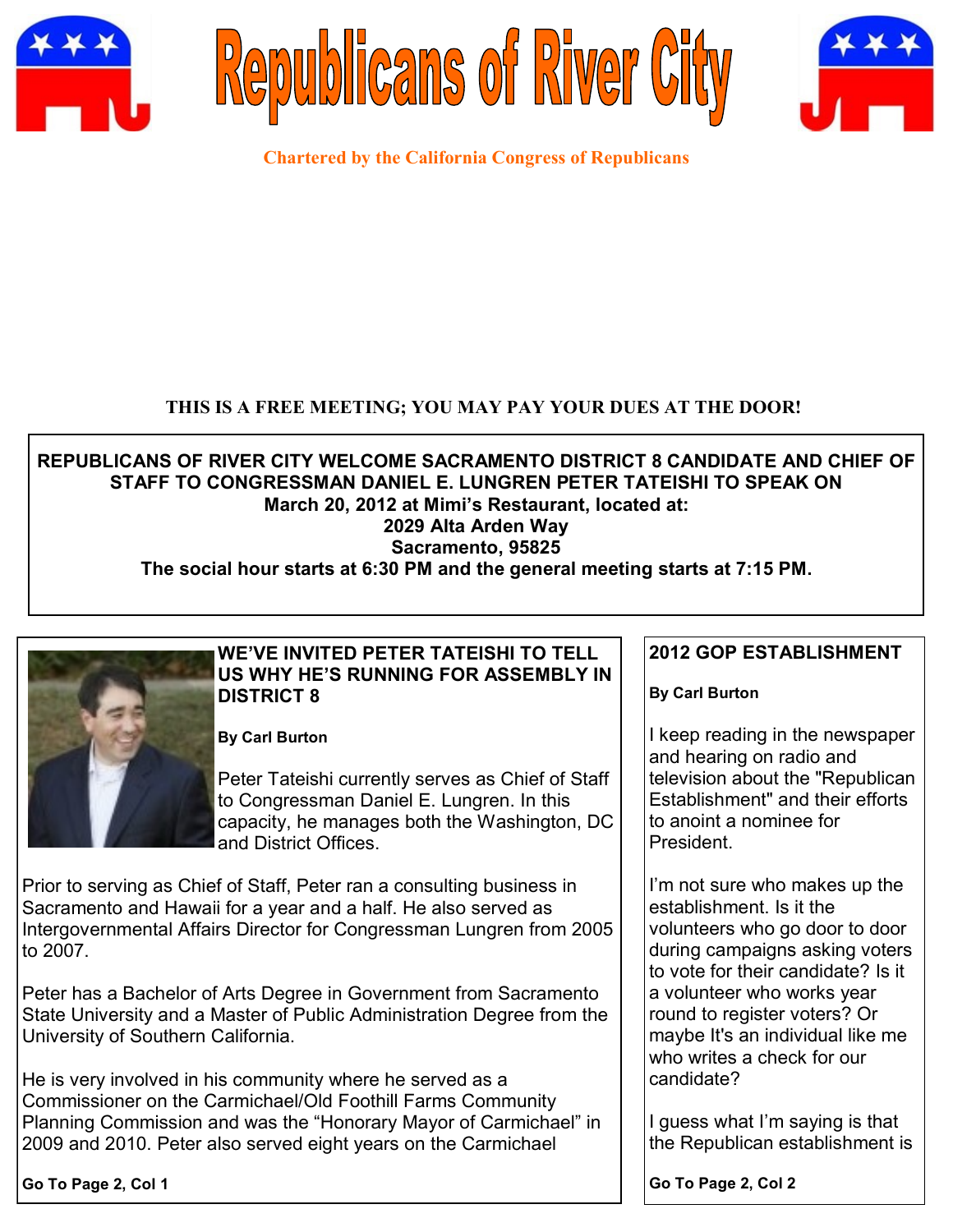# **Page 2 PETER TATEISHI (Cont.)**

Recreation and Park District Board of Directors where he was elected Chairman of the Board twice and served as the President of the California Association of Park and Recreation Commissioners and Board Members. He is the founder and CEO of the Carmichael Recreation and Park District Foundation, a 501(c)3 public charity that supports and enhances parks in Carmichael.

He enjoys swimming and has coached many regional swim teams including: Loretto High School, Mira Loma High School, Del Paso Country Club and the Fulton-El Camino Stingrays.

Peter is married to Anna Feliz and is blessed with one child, Victoria, and currently resides in Carmichael.

# **WHERE IS THE NEW 8TH ASSEMBLY DISTIRCT?**

California's new 8th Assembly District covers various communities in Sacramento: communities of Arden-Arcade, Carmichael, Citrus Heights, Foothill Farms, Gold River, Herald, La Riviera, North Highlands, Rancho Cordova, Rancho Murieta, Rosemont,



# **2012 GOP (Cont.)**

the voter who is in charge of the process of establishing who the Republican nominee for President will be by virtue of their vote.

If we look at what the voters are saying so far, former Governor Romney has more than twice the votes of any of his rivals for the nomination and he has double the number of delegates pledged to him as his closest rivals.

It seen to me that Romney and his volunteers are doing a better job of winning the nomination all by their own efforts and not by any efforts due to the so called Republican establishment.



**HAVE YOU BEEN WATCHING THE PRESIDENTIAL DEBATES?**

#### **By Carl Burton**

Sensible Republicans know that in order to persuade voters to vote for our candidates in November we need a clear message, not harsh rhetoric. Rafictio Murieta, Rosemont, **FREEDOM OF INFORMATION**<br>Vineyard and Wilton. **Example 2010** vote for our candidates in

> Former Bush White House Senior Adviser Karl Rove in an interview on Fox News, said "These debates have tended to sort of focus the effort on exactly what he says -- operating out of fear, in part, because of the nature of the kind of questions and the fact that they're all trying to gain an advantage over each other."

# **DEBATES (Cont.)**

Republicans of River City realize that to win over voters in November, the California Republican Party must focus on economic issues, not social issues and present solutions to fix the economy to voters in a winning manner.

Most Americans know that in order to actually get things done, sometimes you have to be willing to meet in the middle. Democrats have known for years that to win in the long run, you have to treat an issue like a loaf of salami take a small slice at at time and before much time has gone by, you have the whole loaf.

If Republicans want to win, we have to be willing to learn from the Democrats and take a small slice at a time while working with the other party and we have to make sure to be the inclusive party that conservatives like Karl Rove advocate. And we need to be the party that projects the immage of yes, we can do it and not the party of no to everything.

When you vote for our (your) candidates in the upcoming June Primary election be sure and vote for sensible Republican candidates - people that can win in November.

# **DAY: MARCH 16**

#### **By Carl Burton**

Freedom of Information Day celebrates and recognizes a valuable concept in American rights.

March 16th is the birth date of James Madison, the 4th

**Go To Page 3, Col 1**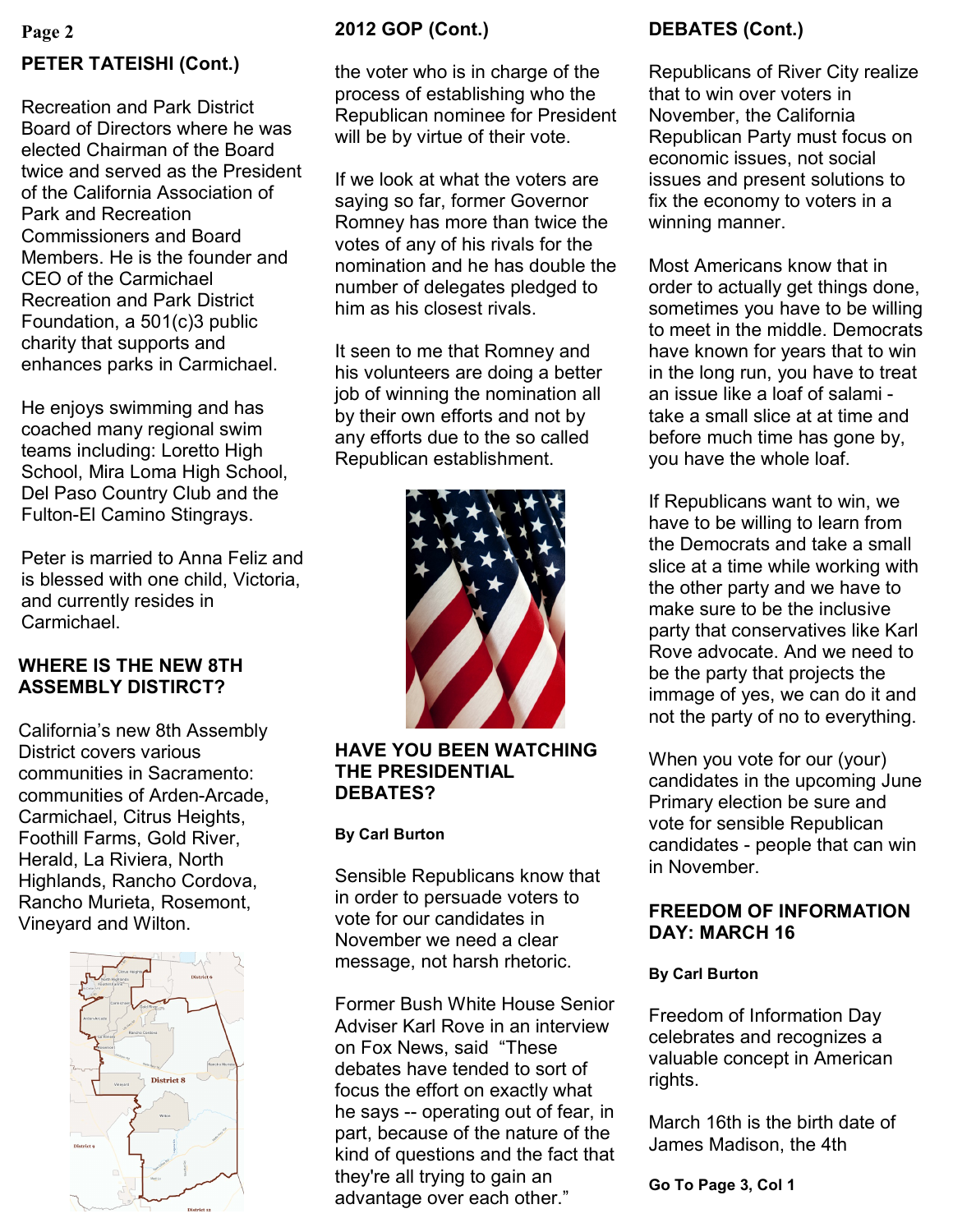# **Page 3 FREEDOM (Cont.)**

president of the United States of America. James Madison is recognized as the Father of the Constitution and the chief author of the Bill of Rights. Freedom of information and individual rights were very important to James Madison.

Did you Know? The Freedom of Information Act was passed into law in 1966. It opened up a wealth of information to American citizens. James Madison would be very pleased!

## **DO-NOTHING DEMOCRATIC SENATE**

#### **By Carl Burton**

Edmund Burke, an Irish statesman and supporter of the American Revolutionaries in the late 1700's and generally viewed as the philosophical founder of modern Conservatism said: "All that is necessary for the triumph of evil is that good men do nothing."

At the present time we suffer evil from a Do-Nothing Democratic controlled Senate. For the last few months President Obama has been complaining about a "donothing Congress," a Congress that won't rubber stamp the

priorities of his administration and his supporters.

The Congressional living room is under the control of the Democrats in the Senate and the House of Representatives (the kitchen in the people's house) is controlled by Republicans.

And it's the Democrats in control of the Senate that hasn't been doing much of anything while the federal budget deficit grows ever larger while the Republicans in the House have passed 30 job bills in the past year that are sitting in the Senate waiting for action. It's been over 1,000 days since the U.S. has had a budget because of lack of action by Democrat Senator Harry Reid, leader of the Senate.

While the do-nothing Senate has forced the federal government to function piecemeal for the last three years on budget maters through a series of haphazardly omnibus bills and continuing resolutions put together by Reid and Democrat Senators the federal government has managed to pile up nearly \$4 trillion onto the national debt.

The current Republican House passed a budget in just over 100 days after being sworn in while the Democrats in control of the Senate couldn't even garner a single vote in the Senate to pass

## **Republicans of River City Board of Directors:**

Carl Burton, President Fred Hildebrand, Director Betty Axup, 1st Vice President Patty Hildebrand, Director Al Rogel, 2nd Vice President Lynn MacLean, Director Colleen Fitzpatrick, Secretary TBA, Membership Secretary Paul Green, Past President TBA, Treasurer Chris Angle, Director Richard Eigenheer, Director

the budget proposed by President Obama and Reid wouldn't put the House Republican budget on the agenda for discussion or a vote. By a lack of action the Democrat Senate is stealing your money, your children's money and your grand-children's money.

Mr. President it's not Congress; it's a do-nothing Democrat controlled Senate that gets nothing accomplished about the national debt.



**COULD THE REPUBLICAN LOSE???**

#### **By Chris Angle**

As the Republican primary season drags on with the fight between Romney and 'Not Romney' continuing to grow more intense, a small seed of doubt is beginning to germinate as to whether or not the Republicans will actually win this election. Reversing the damage caused by Obama means recapturing the White House, and it

**Go to Page 4, Col 1**



Volume 2012, Issue 3 P. O. Box 1776 Carmichael, CA 95609-1776

Editor: Carl Burton Telephone 359-5741